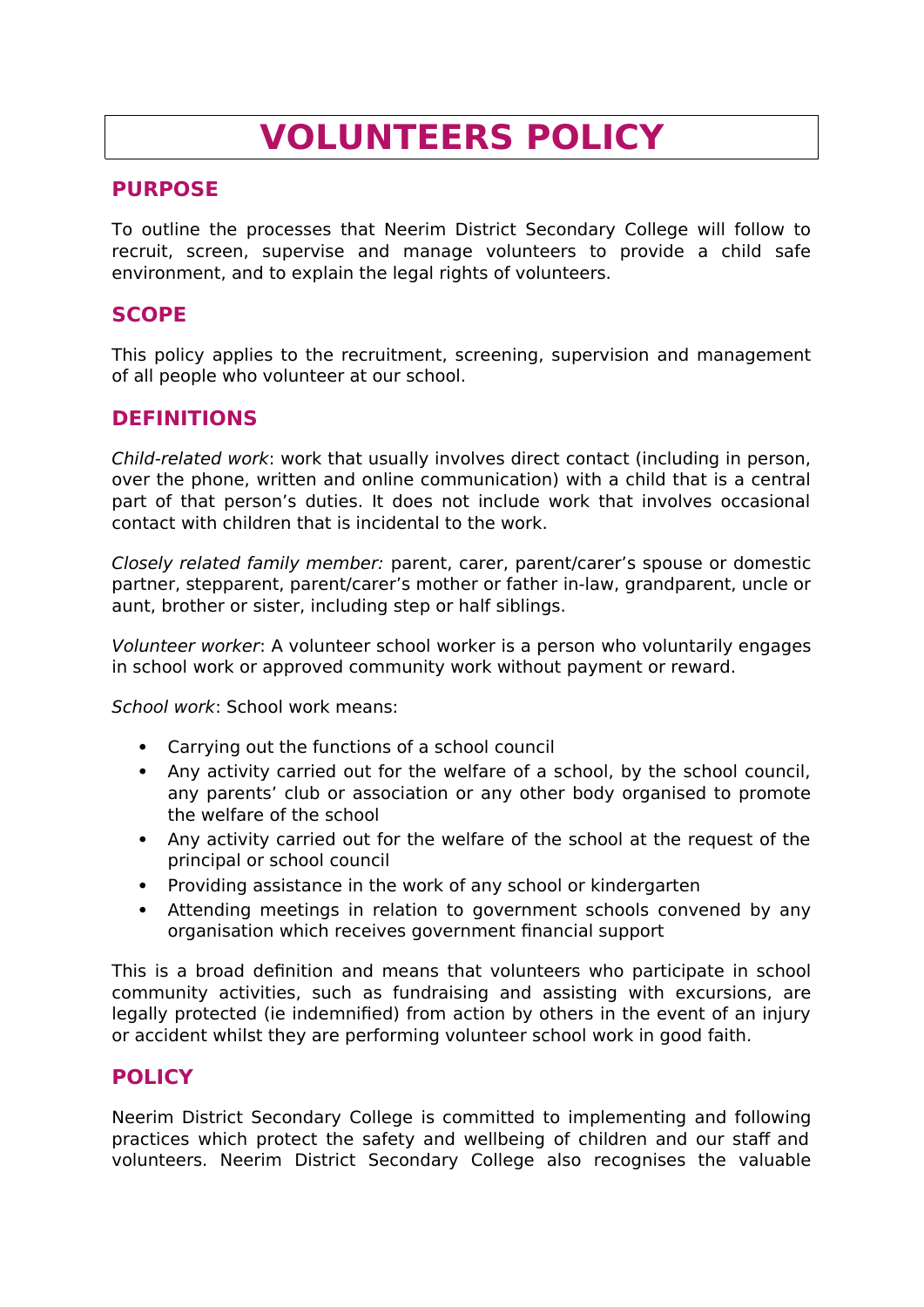contribution that volunteers provide to our school community and the work that we do.

The procedures set out below are designed to ensure that Neerim District Secondary College's volunteers are suitable to work with children and are wellplaced to make a positive contribution to our school community.

## **Suitability checks including Working with Children Checks**

#### **Working with students**

Neerim District Secondary College values the many volunteers that assist in our classrooms/with sports events/camps/excursions/school concerts/other events and programs. To ensure that we are meeting our legal obligations under the Working With Children Act 2005 (Vic) and the Child Safe Standards, Neerim District Secondary College is required to undertake suitability checks which may include a Working With Children Check, proof of identity, work history involving children and/or reference checks.

Considering our legal obligations, and our commitment to ensuring that Neerim District Secondary College is a child safe environment, we will require volunteers to obtain a WWC Check and produce their valid card to the office staff for verification in the following circumstances:

- **Volunteers who are not parent/family members** of any student at the school are required to have a WWC Check if they are engaged in childrelated work regardless of whether they are being supervised.
- **Parent/family volunteers** who are assisting with any classroom or school activities involving direct contact with children in circumstances where the volunteer's child is **not** participating, or does not ordinarily participate in, the activity.
- **Parent/family volunteers** who assist with excursions (including swimming), camps and similar events, regardless of whether their own child is participating or not.
- **Parent/family volunteers** who regularly assist in school activities, regardless of whether their own child is participating or not
- **Parent/community School Council members** sitting on School Council with student School Council members, regardless of whether their own child is a student member or not

In addition, depending on the nature of the volunteer work, our school may ask the volunteer to provide other suitability checks at its discretion (for example, references, work history involving children and/or qualifications). Proof of identity may also be required in some circumstances.

#### **Non child-related work**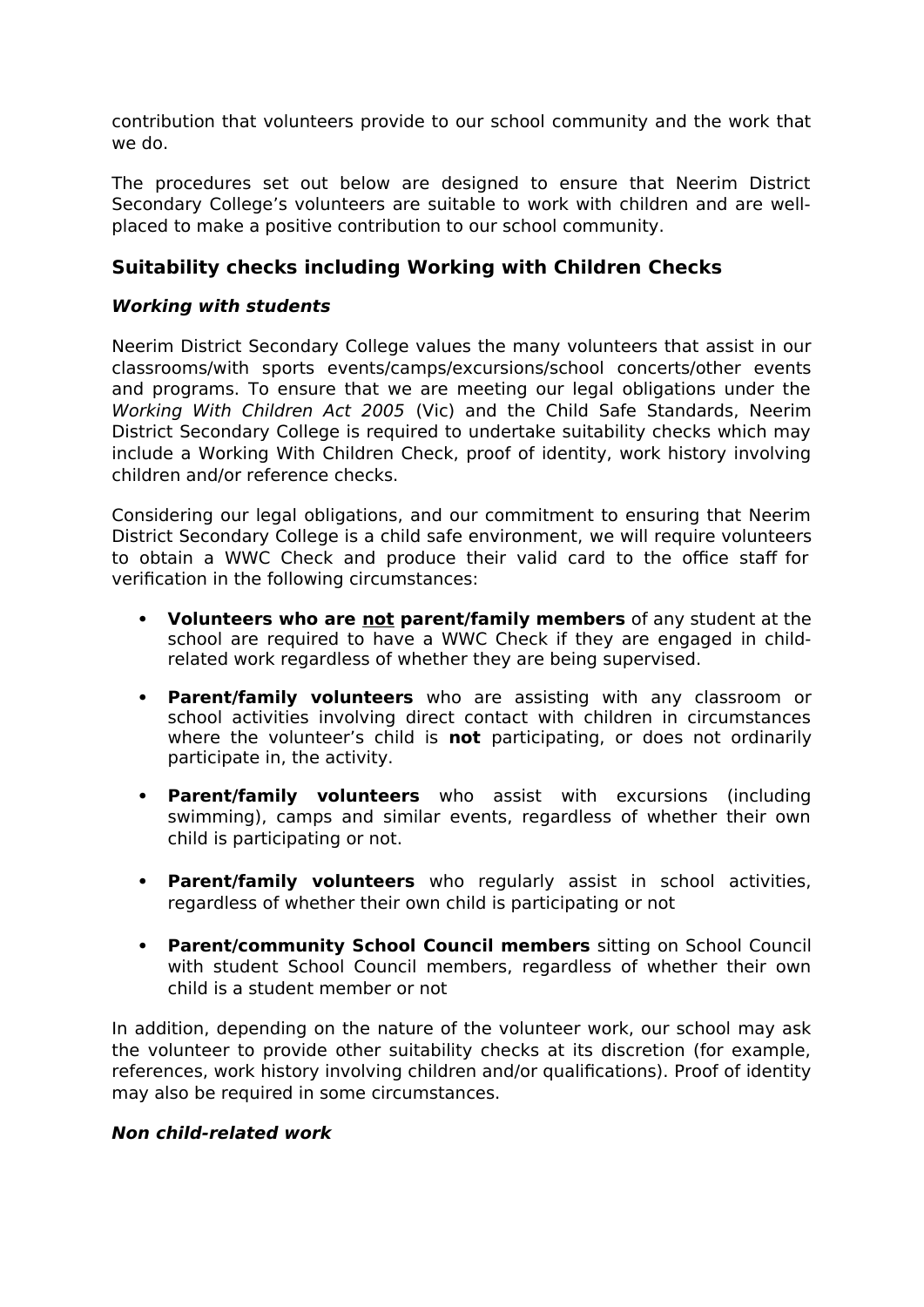On some occasions, parents and other members of the school community may volunteer to do work that is not child-related. For example, volunteering on the weekend for gardening, maintenance, working bees, parents and friends club coordination, school council, participating in sub-committees of school council, fete coordination, other fundraising groups that meet in the evenings during which children will not be, or would not reasonably be expected to be, present.

Volunteers for this type of work are not required to have Working with Children or other suitability checks as they are not engaged in child-related work and children are not generally present during these activities. However, Neerim District Secondary College reserves the right to undertake suitability checks, including proof of identity, Working with Children Checks, at its discretion if considered necessary for any particular activities or circumstances.

#### **Management and supervision**

Volunteer workers will be expected to comply with any reasonable direction of the principal (or their nominee). This will include the requirement to follow our school's policies, including, but not limited to our Child Safety Policy / Statement of Commitment to Child Safety], our Child Safety Code of Conduct and our School Philosophy Statement. Volunteer workers will also be expected to act consistently with Department of Education and Training policies, to the extent that they apply to volunteer workers, including the Department's policies relating to Equal Opportunity and Anti-Discrimination, Sexual Harassment and Workplace Bullying.

The principal has the discretion to make a decision about the ongoing suitability of a volunteer worker and may determine at any time whether or not a person is suitable to volunteer at Neerim District Secondary College.

Neerim District Secondary College will provide any appropriate induction and/or training for all volunteer workers. The principal (or their nominee) will determine what induction and/or training is necessary depending on what type of work the volunteer will be engaged in.

All volunteers will be provided induction in relation to Neerim District Secondary College's child safety practices, including reporting obligations and procedures. Our school has a Child Safety Reporting Obligations Policy which all staff and volunteers should be aware of.

The principal (or their nominee) will determine what supervision, if any, of volunteers is required for the type of work being performed.

### **Compensation**

#### Personal injury

Volunteer workers are covered by the Department of Education and Training's Workers Compensation Policy if they suffer personal injury in the course of engaging in school work.

#### Property damage